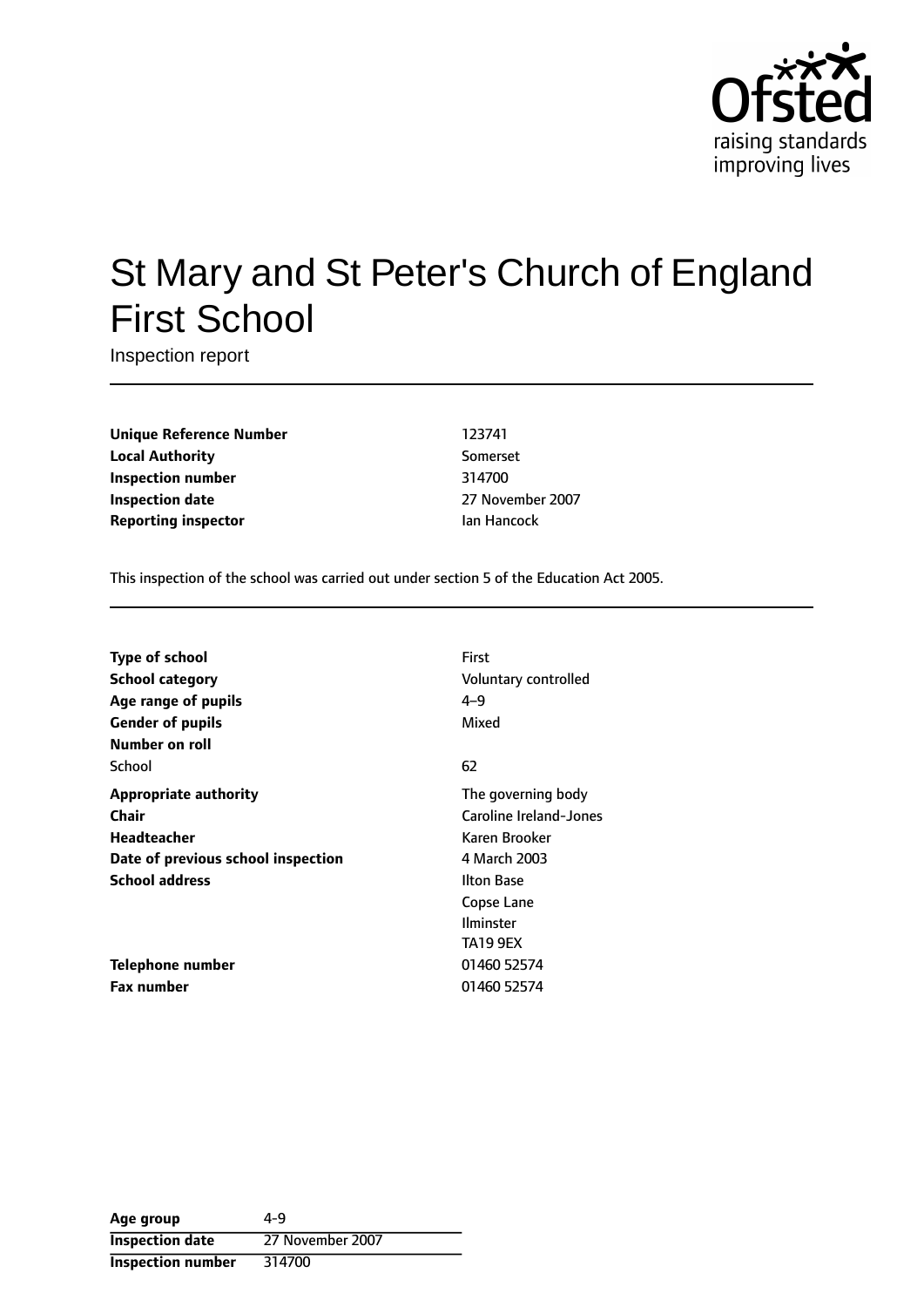© Crown copyright 2007

.

#### Website: www.ofsted.gov.uk

This document may be reproduced in whole or in part for non-commercial educational purposes, provided that the information quoted is reproduced without adaptation and the source and date of publication are stated.

Further copies of this report are obtainable from the school. Under the Education Act 2005, the school must provide a copy of this report free of charge to certain categories of people. A charge not exceeding the full cost of reproduction may be made for any other copies supplied.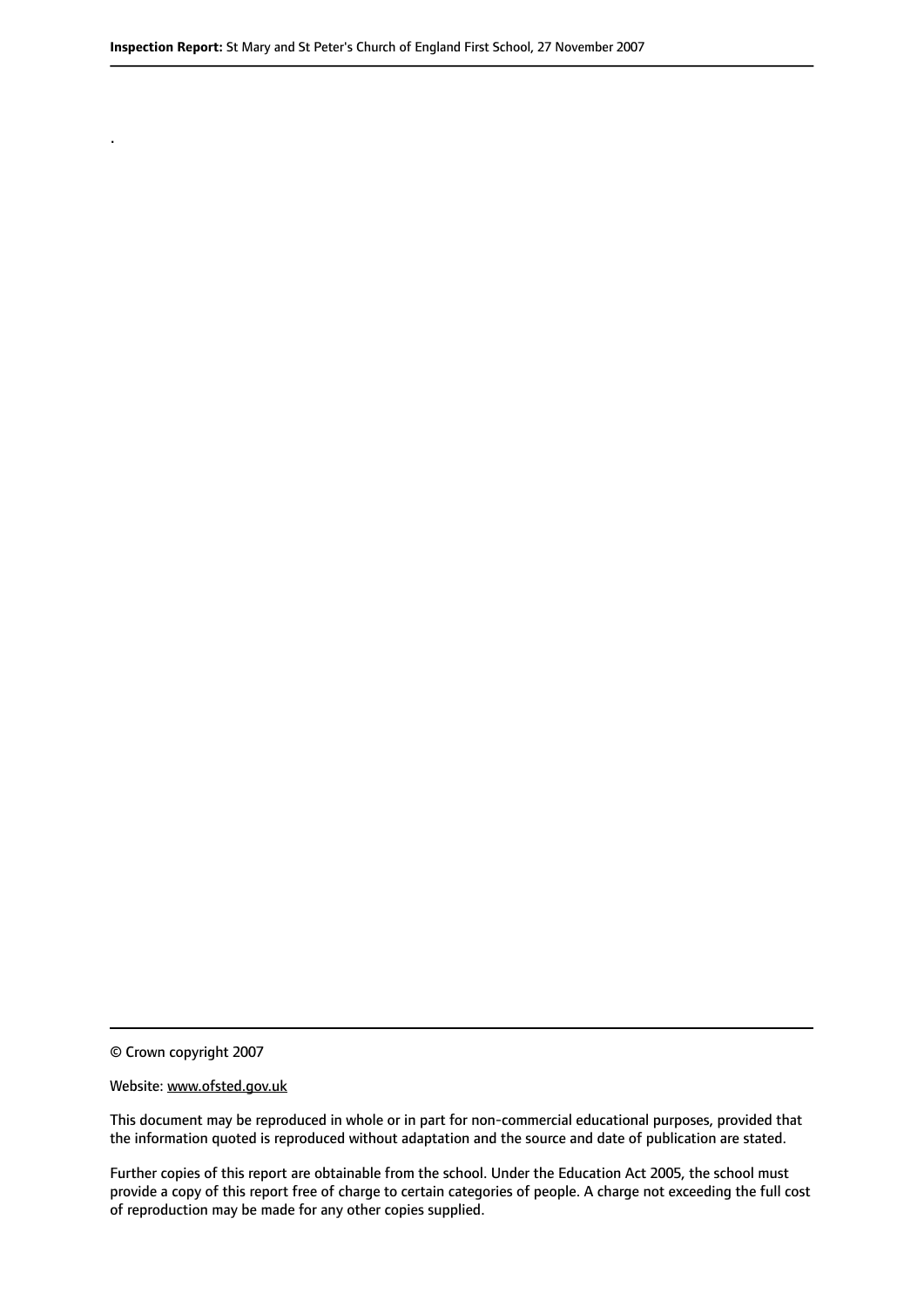## **Introduction**

The inspection was carried out by two Additional Inspectors.

#### **Description of the school**

St Mary and St Peter's First School is smaller than average and is unique in that it occupies two sites in different villages, four miles apart, and each base has children aged between four and nine years. Almost all pupils come from White British backgrounds, with a small proportion from minority ethnic families, including a small traveller community. The proportion of pupils with learning difficulties and/or disabilities is below average. There have been significant changes in the headship over the last few years. The new acting headteacher has been in post since September. The school has achieved the Healthy School Award, Investors in People status and Active Mark status.

#### **Key for inspection grades**

| Grade 1 | Outstanding  |
|---------|--------------|
| Grade 2 | Good         |
| Grade 3 | Satisfactory |
| Grade 4 | Inadequate   |
|         |              |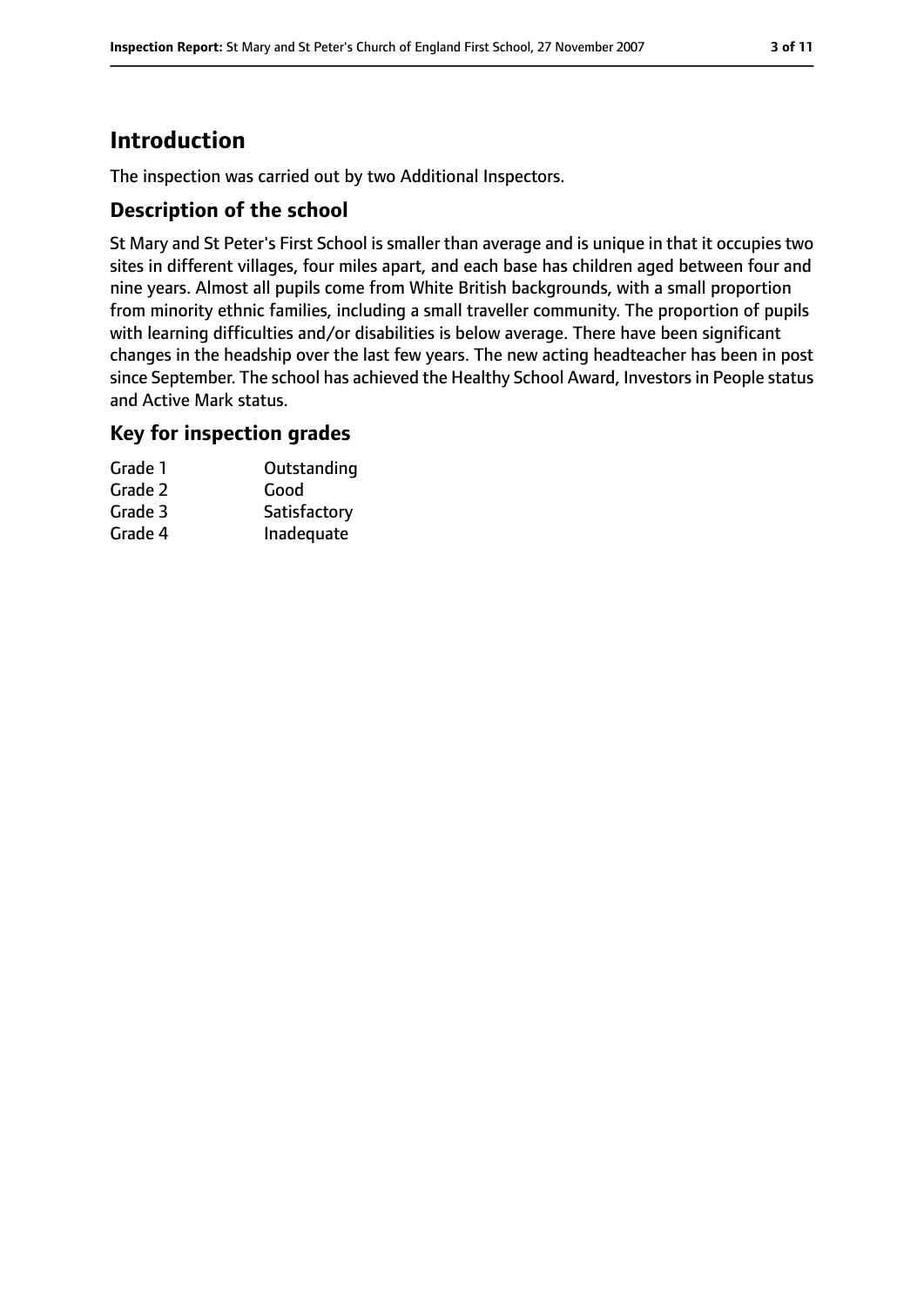# **Overall effectiveness of the school**

#### **Grade: 3**

This is a satisfactory school with some good features. Strengths in pastoral care and the support given to pupils with learning difficulties and/or disabilities contribute much to pupils' good personal development and well-being. Parents are very positive about the school and many wrote complimentary comments such as, 'The teachers are always happy to help if I have any questions. My child can't wait to get to school each morning.' The outcomes of the good care can be seen in happy pupils who enjoy their lessons, behave well, feel safe and get on well together. They exercise frequently and have a good understanding of adopting a healthy lifestyle. Attendance matches the national average.

Academic achievement is satisfactory overall. Children enter school with broadly average standards. The quality of provision in the Foundation Stage is stronger in one base than the other. This has an impact on children's progress, which is satisfactory overall. It is better when work is closely matched to the needs of young children, but sometimes progress is not as good as it should be, for example, when this does not happen, or when learning is not properly aligned to their early learning goals. The limited outdoor facilities and resources restrict children's opportunities for free choice and independent play. By the end of Year 2, standards are average in reading and mathematics but below in writing. Pupils in Years 3 and 4 make good progress and standards are above average in reading and mathematics, but broadly average in writing when they leave the school. Most pupils make satisfactory progress but many of the average and higher-attaining pupils do not do as well as they could. Pupils with learning difficulties and/or disabilities benefit from good individual support and progress well.

The many changes in headship over the last few years have hindered the rate of improvement, although issues identified in the last inspection have been satisfactorily addressed. The curriculum issatisfactory and new approaches have resulted in a more interesting and stimulating curriculum that is beginning to capture pupils' imagination and increase their enjoyment of learning, but, as yet, these have not made a real impact on raising standards in writing.

Teaching and learning are satisfactory but variable, with the result that pupils' progress is inconsistent as they go through the school. Assessment systems are rudimentary and so information about progress is limited when planning lessons. Consequently, work is not well matched to the individual needs of pupils and so is not consistent in helping them to achieve their best. The strong and effective leadership by the new headteacher is a major feature in the school's satisfactory leadership and management, but not all senior staff and governors play a full part in monitoring the school's performance to bring about further improvement. The school is committed to improvement and staff know where it needs to go and what areas require development. With the more settled leadership and the gradual success of its recent actions, the school demonstrates satisfactory capacity for further development.

#### **Effectiveness of the Foundation Stage**

#### **Grade: 3**

Attainment on entry to the Reception classes is broadly in line with that expected, with some strengths in personal, social and emotional development and in number. Children make satisfactory progress overall and most enter Year 1 working securely within the early learning goals. There has been improvement in developing the indoor accommodation recently in both bases to enhance the learning environment, which has had a positive impact on children's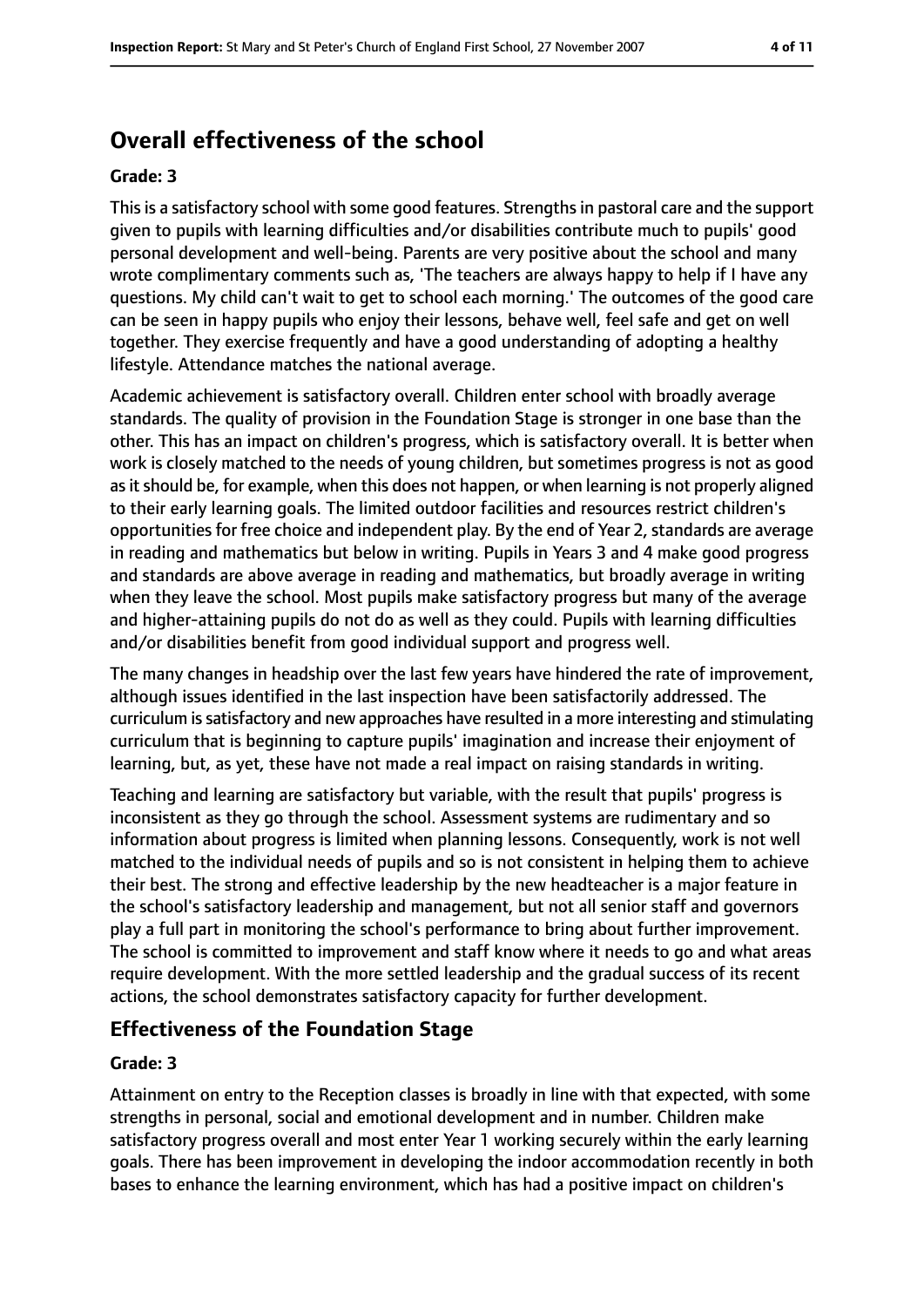interest and enjoyment. However, the outside area has limited resources and is not used as well as it might be. This restricts opportunities for independent outside play to promote children's physical and creative development.

The quality of provision is variable. In one base, provision is more geared to the needs of young children. Stimulating work is planned which prompts curiosity and a desire to learn. There is a satisfactory balance between teacher-led and child- initiated learning. Consequently, children make good progress in most areas of learning. Provision is less effective on certain days in the other base. Teaching is not centred closely enough on the early learning goals. The development of independence is inhibited because activities are too adult led. This leads to some underachievement for certain children. In both bases, assessment is not carried out on a sufficiently regular basis to ensure that all children are making their best possible progress. Individual needs, therefore, are not met well, particularly in developing writing skills. Groups of younger children are supported well by teaching assistants who take an active part in children's learning. Children in both bases are happy and confident in class and work well alongside each other and with older pupils. The school has good links with pre-school providers.

### **What the school should do to improve further**

- Improve the quality of provision in the Foundation Stage by ensuring that teaching methods and activities consistently support and challenge all children appropriately.
- Raise the expectations and challenge for average and higher-attaining pupils.
- $\blacksquare$  Develop effective systems for assessment, tracking and target setting, particularly in writing, so that teachers can monitor pupils' progress closely and pupils know more precisely how to improve their work.
- Make sure all senior leaders and governors play a full part in monitoring the school's performance to bring about improvement.

# **Achievement and standards**

#### **Grade: 3**

Pupils achieve satisfactorily. As they move through the school, variations in the quality of teaching result in differing rates of progress. Although progress is satisfactory overall for the younger children in the Reception classes, some work is not sufficiently well matched to their needs to ensure that all children do as well as they should. Satisfactory progress is made in Years 1 and 2. As a result, standards are average in reading and mathematics but slightly below in writing by the end of Year 2. Although most pupils' achievements are in line with expectations, many average and higher-attaining pupils are not always given work well matched to their ability, and they are capable of achieving more. Good progress in Years 3 and 4 comes about because of more consistently better teaching. Consequently, by the end of Year 4, standards are above average in reading and mathematics, and average in writing. Pupils with learning difficulties and/or disabilities make good progress throughout the school because their needs are clearly identified and their individual progress regularly assessed.

### **Personal development and well-being**

#### **Grade: 2**

Pupils enjoy coming to school and their attendance is in line with national expectations. They say they 'like everything in school' and that 'school is fun'. Their happiness is evident in the way they show respect to each other and to the adults who work with them. Behaviour and attitudes are good both in lessons and in the playground, where older pupils are seen playing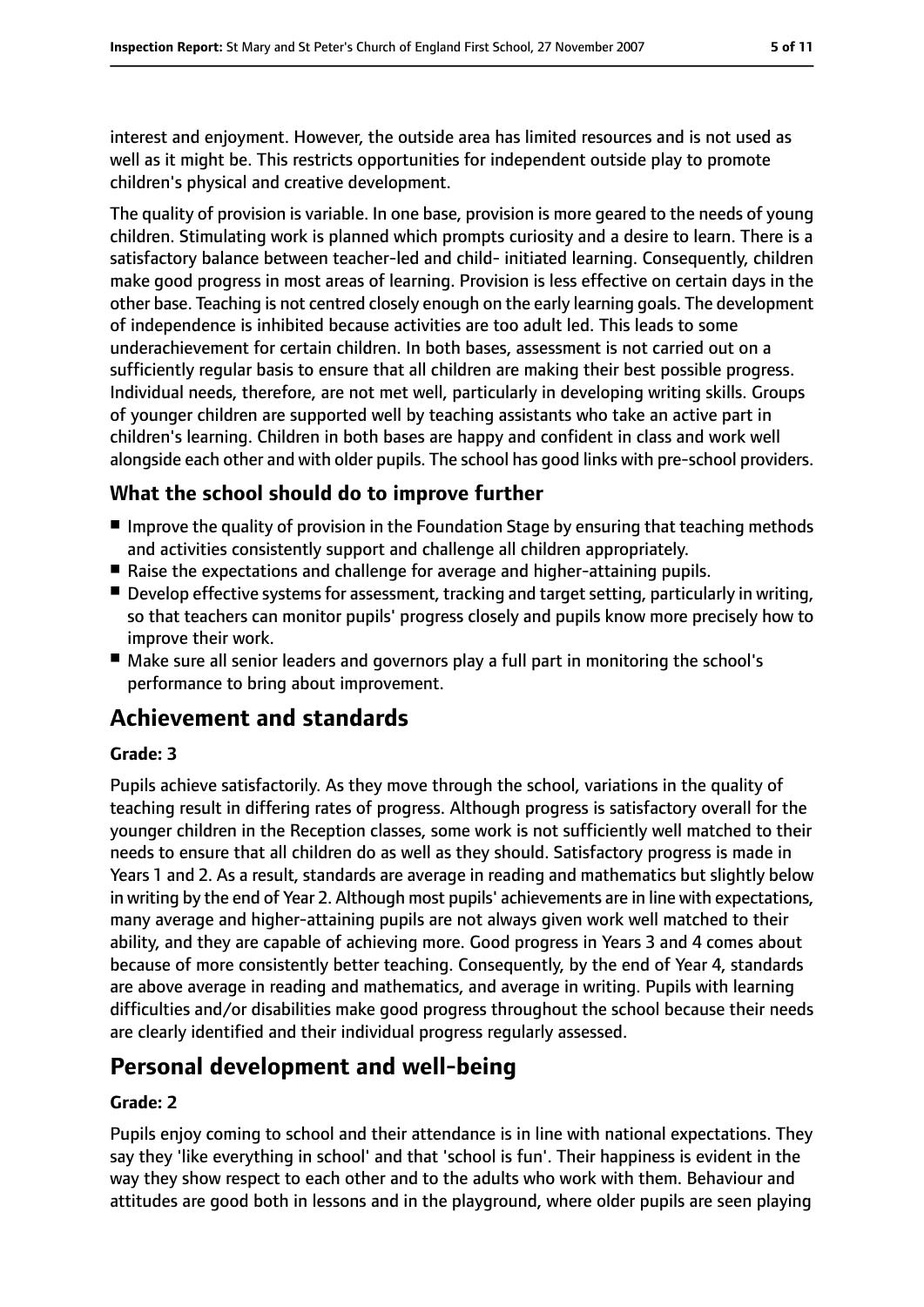harmoniously with younger children. Pupils' spiritual, moral, social and cultural development is good overall but their understanding of life in multicultural Britain is less well developed. Pupils feel safe and know they can go to an adult with any worries. They have a good understanding of healthy lifestyles and eating healthy food. They know the importance of exercise and feel the school works hard to keep them fit and healthy. The school council plays an active role in the school community and is proud of its purchase of equipment for the 'Huff and Puff' club. Pupils' key skills in reading, numeracy and information and communication technology prepare them well for their future education but their writing skills are not yet fully developed.

# **Quality of provision**

### **Teaching and learning**

#### **Grade: 3**

In the Reception classes and Year 1, the quality of teaching is variable between the two bases but children make satisfactory progress overall. In Years 2 to 4, lessons are generally interesting and there is always a calm, purposeful atmosphere, with constructive relationships. Most pupils are keen to take part, and especially so when lessons have a practical, dramatic or topical content that makes learning more 'real' and exciting. The key weakness in teaching is that lessons do not consistently meet the needs of all pupils. The level of teaching is not consistently well matched to leading pupils on from what they already know and understand. This is particularly the case of average and higher-attaining pupils, who are not reaching their full potential. Marking is not used consistently well enough across the school to help pupils know what they have done well and what they need to do to improve. Teaching assistants are fully involved in teaching activities and provide effective support to individuals and small groups of pupils, particularly those with learning difficulties and/or disabilities. This has a positive impact on their good progress.

### **Curriculum and other activities**

#### **Grade: 3**

The curriculum meets statutory requirements and is satisfactory overall. A good range of visits, including regular trips to Barrington Court, enhances the curriculum and the popular extra-curricular activities support pupils' learning well. The recent review of provision has produced a more creative and innovative curriculum that matches the interests of pupils far more closely, capturing the imagination and enjoyment of many. An appropriate emphasis is placed on developing and using basic skills, but pupils are not given sufficient opportunities to develop their independent or extended writing skills. All too often, writing activities are restricted to words or phrases on worksheets, which has a negative impact on pupils' achievements in writing. High emphasis is place on developing pupils' personal, social and health education. This prepares them well for their future and helps them stay healthy and safe. The curriculum for pupils with learning difficulties and/or disabilities is good; where individual education plans are used carefully to make sure pupils make good progress.

### **Care, guidance and support**

#### **Grade: 3**

Teachers place a high priority on pupils' safety and well-being. They know pupils well. They have a good knowledge of their social and emotional needs and provide them with good pastoral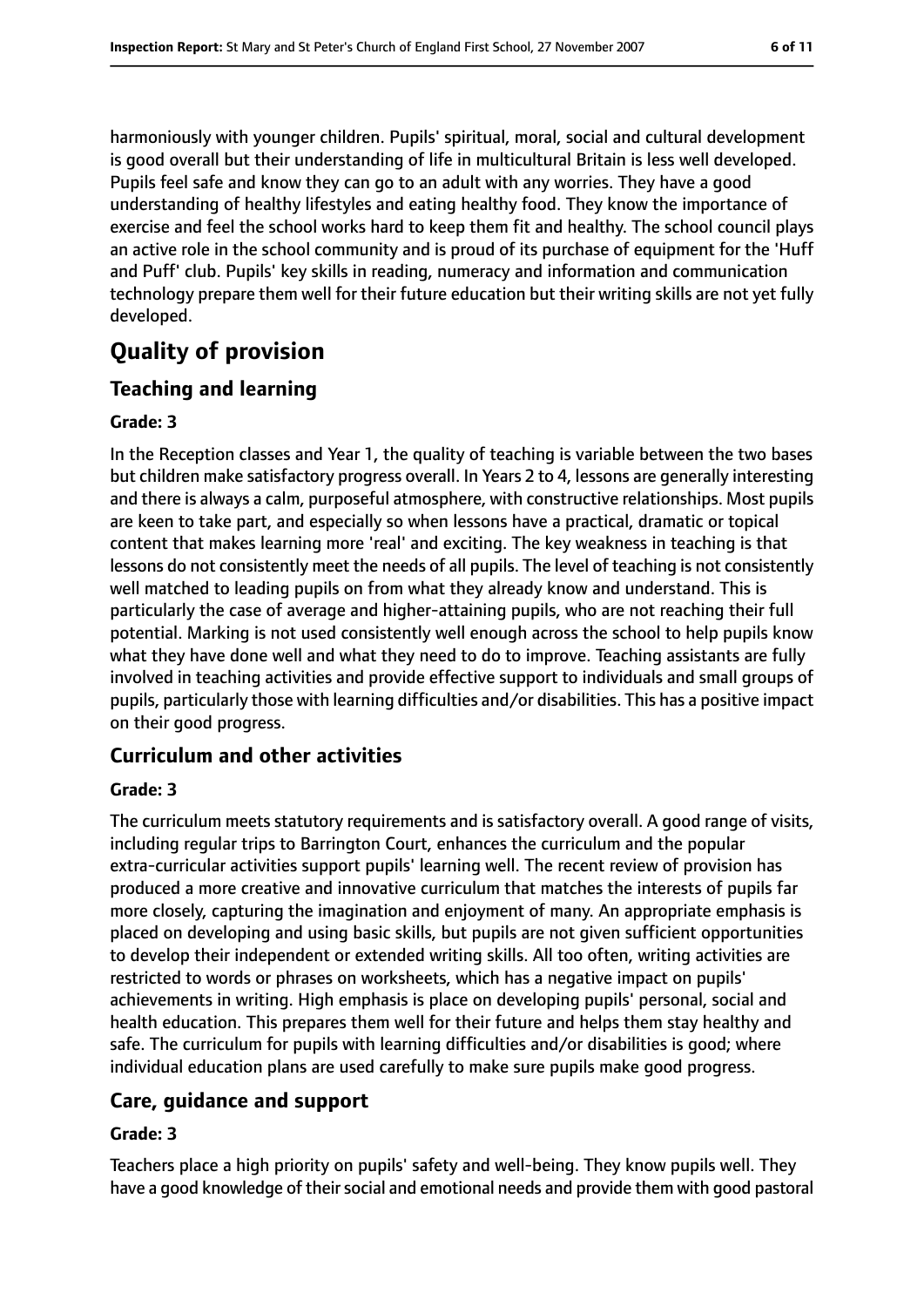support and quidance within a warm, supportive, family atmosphere. Parents are positive about the care shown to their children, reflected in comments such as, 'We chose this school for its caring nurturing environment.' Child protection procedures are fully in place and risk assessments are carried out conscientiously. Substantial links with external agencies support all pupils and their families well, including Traveller families.

Provision for the academic support of pupils is not as robust as the provision for their pastoral care. Insufficient information is available about pupils' attainment from the time they enter school to monitor individual progress. As a result, work is not matched well enough to individual needs to enable them to do their best. The school has recently devised new tracking systems and introduced individual targets giving teachers a better understanding of what pupils need to do to improve their work. These initiatives are not yet sufficiently embedded to have a positive impact on raising standards, particularly in writing.

# **Leadership and management**

#### **Grade: 3**

The significant changes in the headship over the last few years has now settled down to enable the school to get a firmer grip on improvement. The strong leadership of the new headteacher drives the work of the school. She has high expectations to improve standards and achievement and shows no room for complacency. She is ably supported by the two base leaders and has plans to develop their roles and that of subject leaders, who are keen to take on extra responsibility in order that they can all make a more positive contribution to school improvement. The senior staff have begun to reconsider the school's self-evaluation procedures to identify key areas for improvement. The monitoring of teaching and learning has become more rigorous in pinpointing precisely where and how improvements are to be made. This is beginning to improve the quality of teaching and learning across the school. A more creative curriculum is capturing pupils' interest and enjoyment of learning but has not yet had time to impact on improving pupils' achievement in writing. New systems for tracking pupils' progress have recently been introduced, with the intention of using them to match work more closely to individual needs. These systems need further development to be an effective tool to bring about improvement in achievement and standards. Governors fulfil their statutory responsibilities. They are supportive of the school and have a satisfactory understanding of its strengths and weaknesses. They are attending more school-based training to gain a greater understanding of how they can monitor the school's effectiveness more accurately.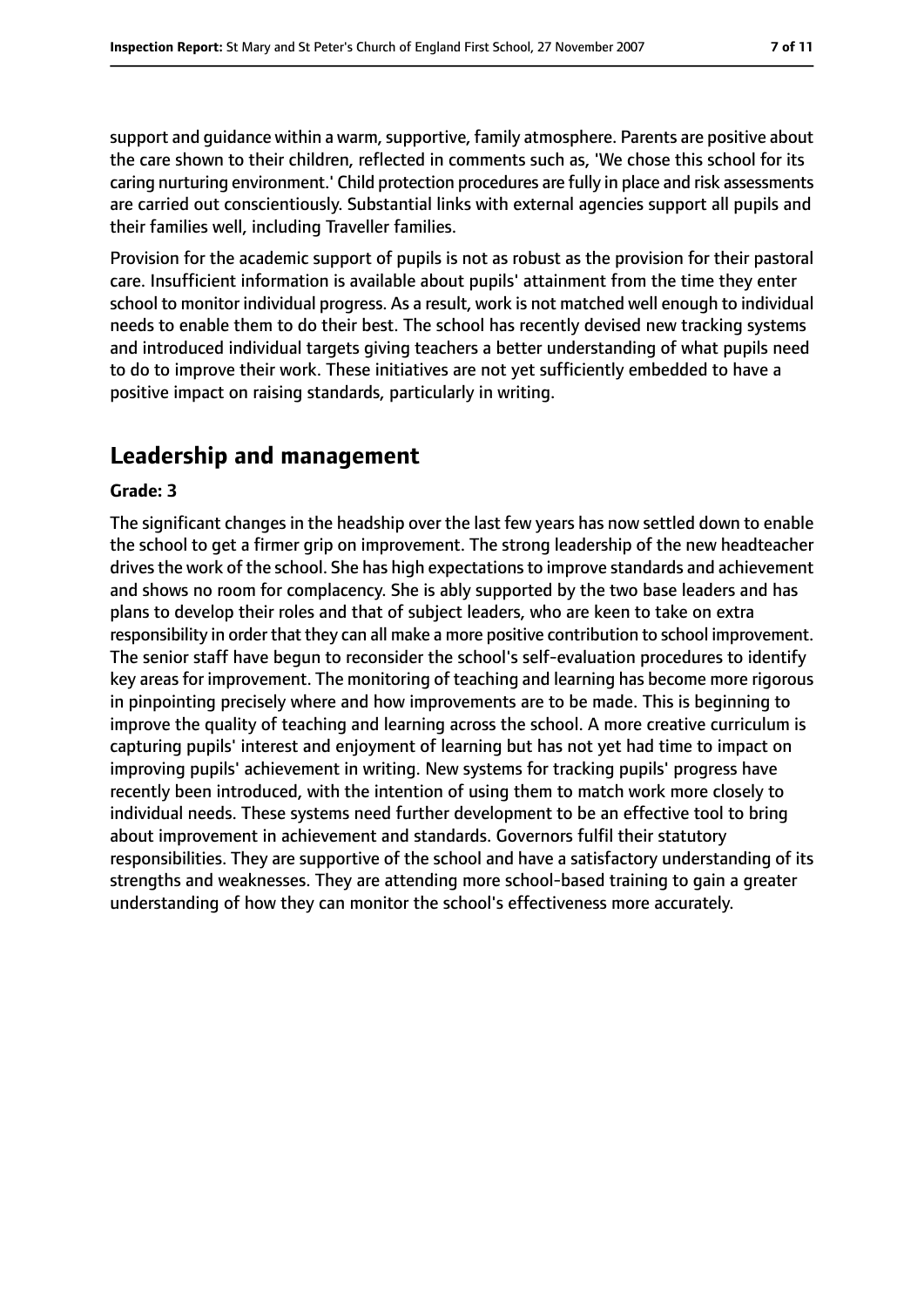**Any complaints about the inspection or the report should be made following the procedures set out in the guidance 'Complaints about school inspection', which is available from Ofsted's website: www.ofsted.gov.uk.**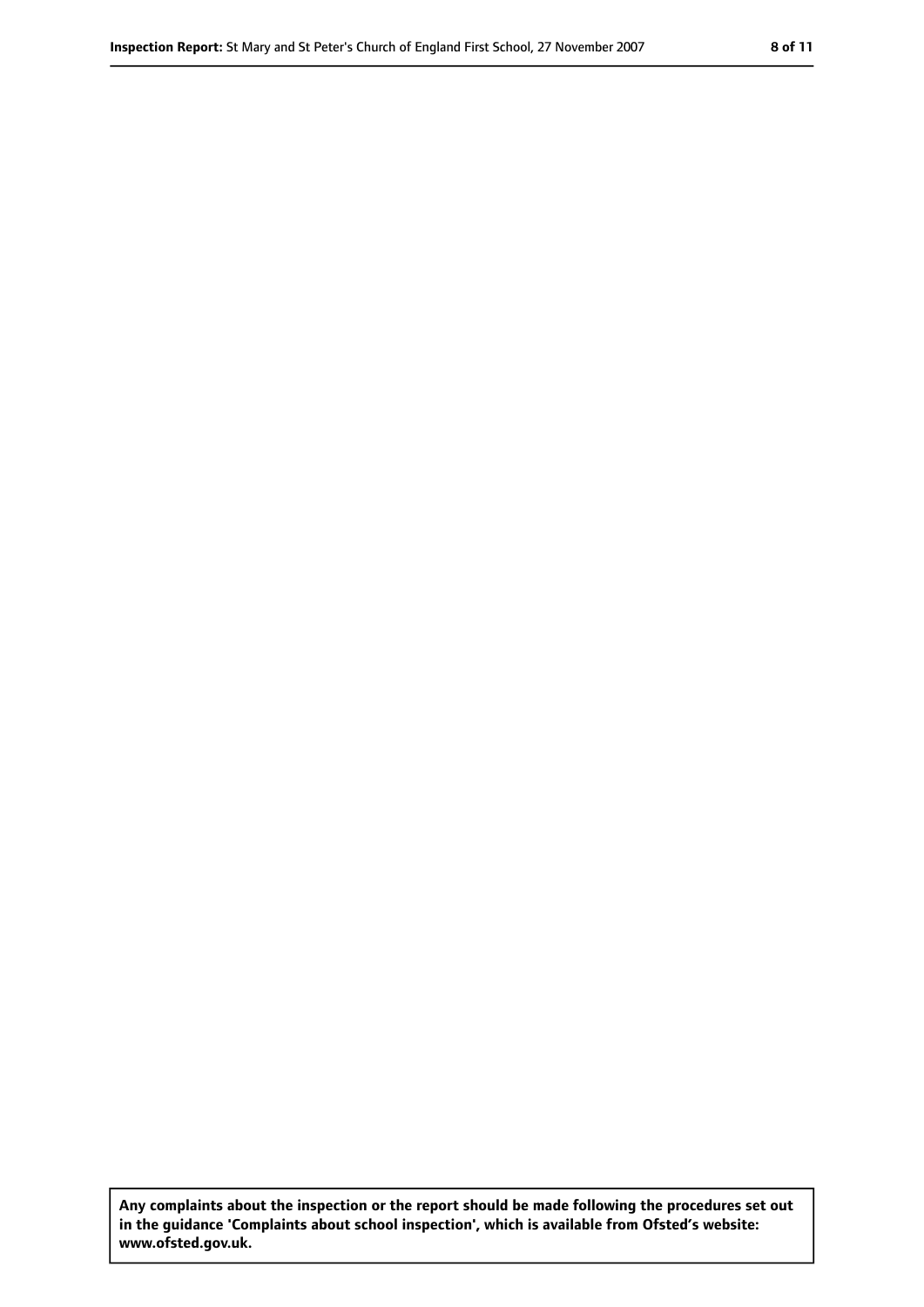# **Inspection judgements**

| $\lq$ Key to judgements: grade 1 is outstanding, grade 2 good, grade 3 satisfactory, and | School         |
|------------------------------------------------------------------------------------------|----------------|
| arade 4 inadequate                                                                       | <b>Overall</b> |

### **Overall effectiveness**

| How effective, efficient and inclusive is the provision of education, integrated<br>care and any extended services in meeting the needs of learners? |     |
|------------------------------------------------------------------------------------------------------------------------------------------------------|-----|
| Effective steps have been taken to promote improvement since the last<br>inspection                                                                  | Yes |
| How well does the school work in partnership with others to promote learners'<br>well-being?                                                         |     |
| The effectiveness of the Foundation Stage                                                                                                            |     |
| The capacity to make any necessary improvements                                                                                                      |     |

#### **Achievement and standards**

| How well do learners achieve?                                                                               |  |
|-------------------------------------------------------------------------------------------------------------|--|
| The standards <sup>1</sup> reached by learners                                                              |  |
| How well learners make progress, taking account of any significant variations between<br>groups of learners |  |
| How well learners with learning difficulties and disabilities make progress                                 |  |

### **Personal development and well-being**

| How good is the overall personal development and well-being of the<br>learners?                                  |  |
|------------------------------------------------------------------------------------------------------------------|--|
| The extent of learners' spiritual, moral, social and cultural development                                        |  |
| The extent to which learners adopt healthy lifestyles                                                            |  |
| The extent to which learners adopt safe practices                                                                |  |
| How well learners enjoy their education                                                                          |  |
| The attendance of learners                                                                                       |  |
| The behaviour of learners                                                                                        |  |
| The extent to which learners make a positive contribution to the community                                       |  |
| How well learners develop workplace and other skills that will contribute to<br>their future economic well-being |  |

#### **The quality of provision**

| How effective are teaching and learning in meeting the full range of the<br>learners' needs?          |  |
|-------------------------------------------------------------------------------------------------------|--|
| How well do the curriculum and other activities meet the range of needs<br>and interests of learners? |  |
| How well are learners cared for, guided and supported?                                                |  |

#### **Annex A**

 $^1$  Grade 1 - Exceptionally and consistently high; Grade 2 - Generally above average with none significantly below average; Grade 3 - Broadly average to below average; Grade 4 - Exceptionally low.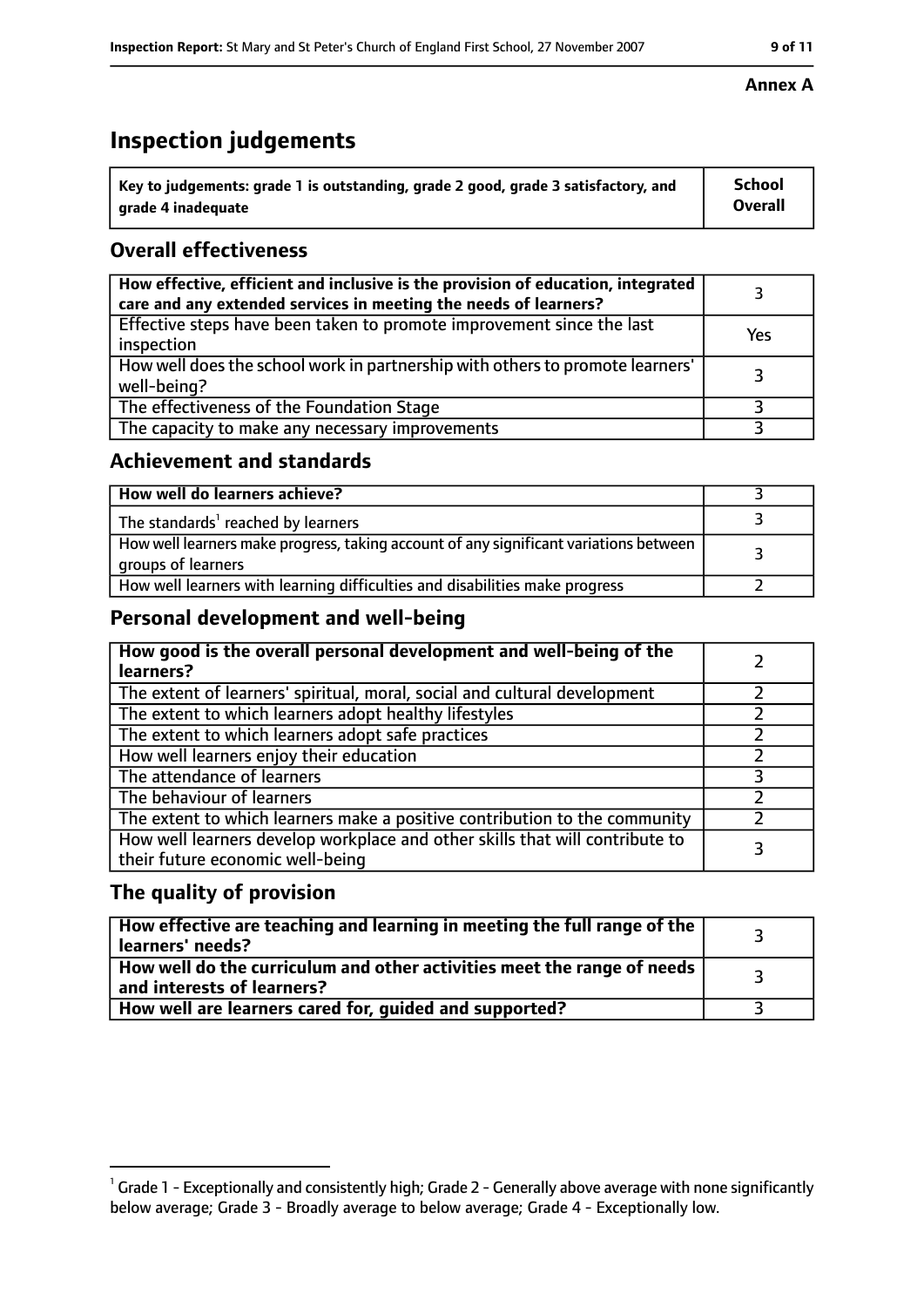#### **Annex A**

# **Leadership and management**

| How effective are leadership and management in raising achievement<br>and supporting all learners?                                              |     |
|-------------------------------------------------------------------------------------------------------------------------------------------------|-----|
| How effectively leaders and managers at all levels set clear direction leading<br>to improvement and promote high quality of care and education |     |
| How effectively leaders and managers use challenging targets to raise standards                                                                 | 3   |
| The effectiveness of the school's self-evaluation                                                                                               | 3   |
| How well equality of opportunity is promoted and discrimination tackled so<br>that all learners achieve as well as they can                     |     |
| How effectively and efficiently resources, including staff, are deployed to<br>achieve value for money                                          | 3   |
| The extent to which governors and other supervisory boards discharge their<br>responsibilities                                                  |     |
| Do procedures for safequarding learners meet current government<br>requirements?                                                                | Yes |
| Does this school require special measures?                                                                                                      | No  |
| Does this school require a notice to improve?                                                                                                   | No  |